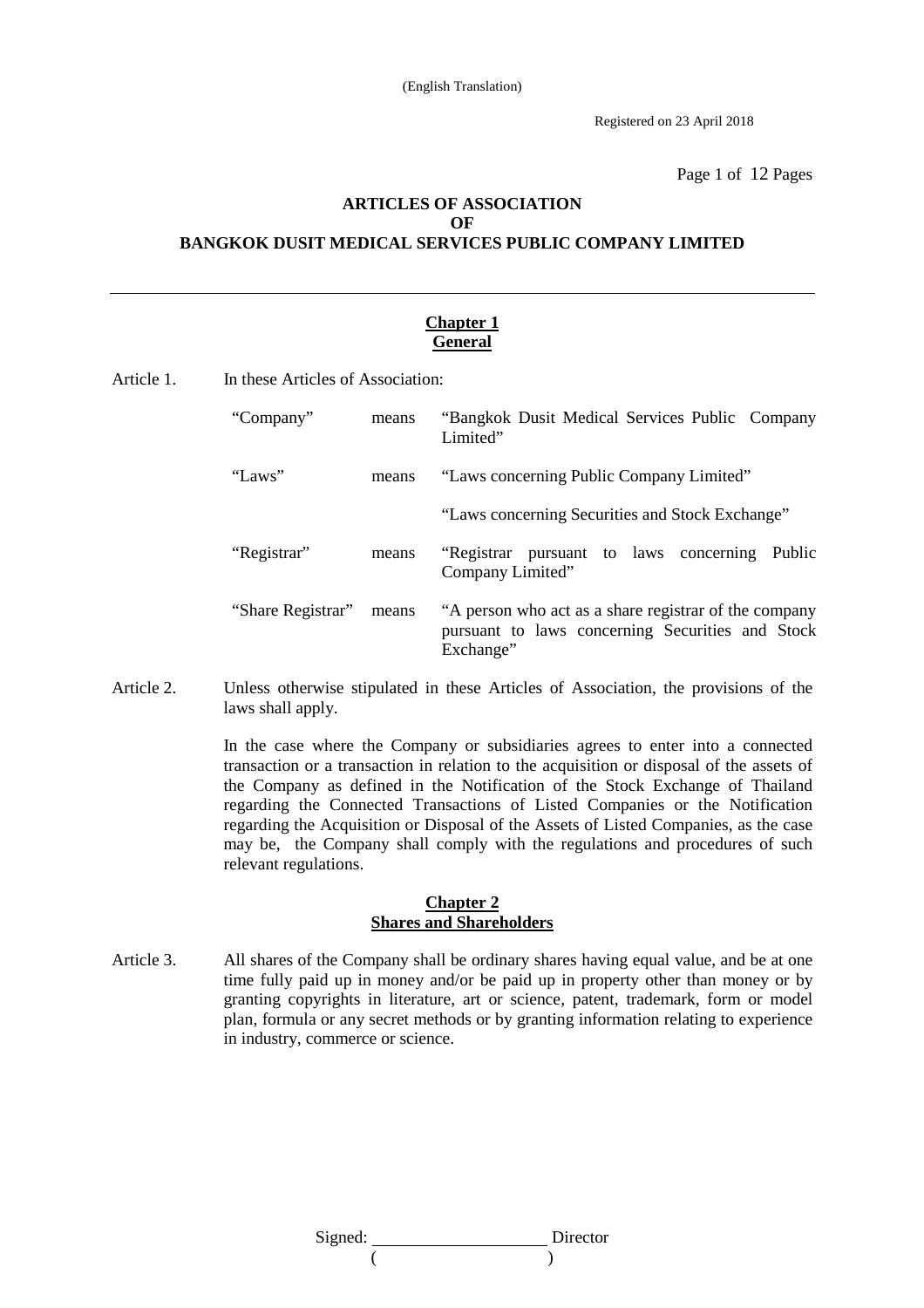Page 2 of 12 Pages

 The Company is entitled to issue preferred shares, debentures, preferred shares or debentures which may be convertible into ordinary shares or any other securities under the laws.

 In making payment for shares, subscribers or purchasers shall not set-off any of their debts against the Company, unless in the case that the Company conducts debt restructuring by issuing new shares for repayment of debt to the creditors in accordance with the debt-to-equity conversion program, an approval of which is granted by the shareholders meeting by a vote of not less than three-fourth (3/4) of the total number of votes of shareholders attending the meeting and having the right to vote.

 Issuing of shares for repayment of debt and under the debt-to-equity conversion program mentioned in the foregoing paragraph shall be complied with criteria and procedures in relation to those matters as stipulated in the ministerial regulations.

Article 4. Each share certificate shall contain the name of the shareholder and the signature of at least one (1) director, signed or printed. In case the Company is in the Stock Exchange of Thailand, the directors may authorize the share registrar under the laws governing Securities and Stock Exchange, to sign or print his or her signature on his or her behalf or any procedures determined by the Securities and Exchange Commission.

> The Company may appoint its directors, employees, any persons or the Stock Exchanges of Thailand to be the share registrar of the Company as the board of directors deem appropriate.

- Article 5. In case there are two persons or more subscribed the shares or hold one shares or many shares altogether, those persons shall jointly liable for the payment of shares and premium and shall appoint one person among them to exercise the right on behalf of subscribers or shareholders, as the case may be, by preparing evidence in writing for submission to the Company or the share registrar. In case no such appointment has been explicitly founded, it is assumed that a person whose name first appeared in the share subscription form or share certificate is the person appointed by subscribers or shareholders to exercise such right unless evidence of such appointment is submitted to the Company.
- Article 6. If the share certificate is lost, destroyed, defaced or damaged in material, the shareholder may request the Company to issue new share certificate to the shareholder. The Company then shall issue such new share certificate within the period prescribed by laws, and in such case, it is deemed that the former share certificate is cancelled.

 In case the share certificate is lost or destroyed, the shareholder shall present to the Company an evidence of report to the investigating officer or other proper evidence. In case the share certificate is damaged or defaced, the shareholder shall surrender the former share certificate to the Company and submit a request in a form determined by the Company.

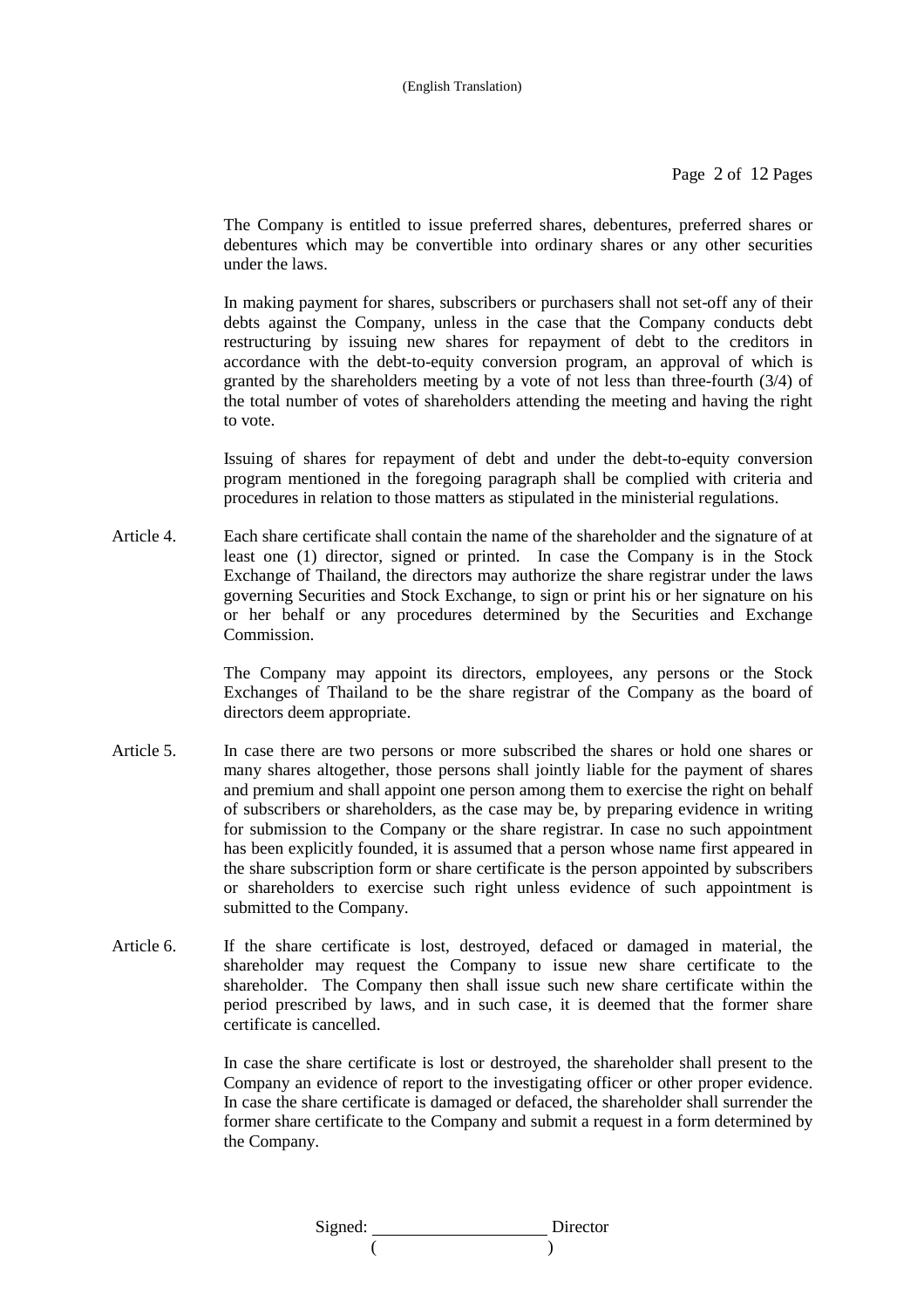- Article 7. The Company may charge a fee for issuance of new share certificate for the replacement of the lost, destroyed, defaced or damaged share certificate or copies of share register book at the rate determined by the Company, provided however, that such fee not be more than the rates prescribed by laws.
- Article 8. The Company shall not own its shares or take them in pledge, except in the following circumstances:
	- (1) the Company may repurchase its shares from dissenting shareholders who vote against a resolution of the shareholders' meeting approving an amendment to the Articles of Association of the Company regarding voting rights and the right to receive dividends which, in their opinion, is considered unfair.
	- (2) the Company may repurchase its shares for financial management purposes when the Company has accumulated profits and excessive liquidity, provided that the share repurchase will not cause financial trouble to the Company.

Shares held by the Company shall not be counted towards constituting a quorum for the shareholders' meeting and shall carry no voting right as well as no right to receive dividends.

The Company shall dispose of the repurchased shares as mentioned in the foregoing paragraph within the period prescribed by the Company in the share repurchase scheme. If the Company fails to do so or is unable to complete the disposition within the prescribed period, the Company shall reduce its paid-up capital by writing off such unsold shares.

The repurchase of shares, disposition of shares and writing off of the unsold shares including determination of number of shares, purchase and disposal price of shares or any other matters in relation to share repurchase as mentioned above shall comply with the rules and procedures as prescribed in the ministerial regulations. In case the shares of the Company are the registered securities in the Stock Exchange of Thailand, the Company shall also comply with the regulations, notifications, orders or rules of the Stock Exchange of Thailand.

 The repurchase of shares not exceeding ten percent (10%) of the paid-up registered capital shall be subject to the authority of the board of directors for approval, provided, however, that in case the repurchase of shares exceeds ten percent (10%) of the paid-up registered capital, it shall require a resolution of the shareholders' meeting passed by the majority votes of shareholders who presented and have the right to vote at the meeting. The Company shall repurchase such shares within one (1) year from the date of such resolution.

### **Chapter 3 Transfer of Shares**

Article 9. The shares of the Company may be transferred without any restriction, except for any transfer of shares resulting in non-Thai shareholder(s) holding more than 25 percent of the total issued shares in the Company.

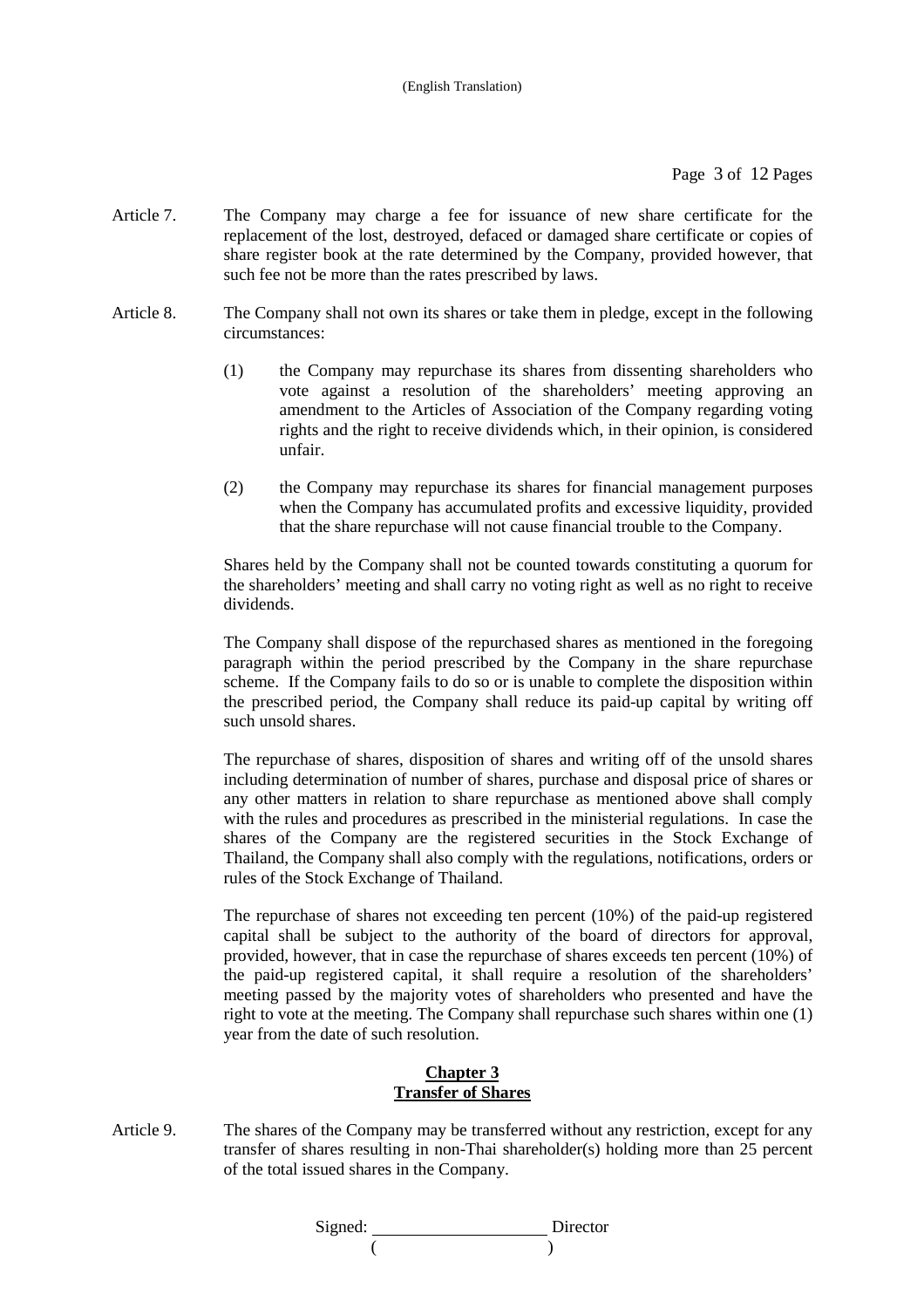Page 4 of 12 Pages

The non-Thai persons may acquire ordinary shares of the Company in excess of the restricted ratio prescribed above by converting the convertible debentures which are issued pursuant to the Extraordinary General Meeting of Shareholders No. 1/2014 held on 5 August 2014, even though the ratio of the shareholding by the non-Thai persons has reached 25 percent of the total issued shares of the Company. However, such shareholding shall not cause the total number of the shareholding ratio of the non-Thai persons to exceed 30 percent of the total issued shares of the Company. The holding of shares by the non-Thai persons exceeding 25 percent up to 30 percent shall apply to the case of any transfer of shares by non-Thai persons, who have acquired new shares by means of the exercise of conversion right of convertible debentures under this paragraph two, by their transferees and subsequent transferees in every stage of transfers.

Article 10. A share transfer shall be valid upon the transferor's endorsement on the share certificate, stating the name of the transferee and the certificate being signed by both the transferor and the transferee and upon delivery of such certificate to the transferee. Such transfer of shares shall be effective against the Company upon the Company's receipt of a request to register the transfer of the shares in the shares register book and it shall be effective against a third party only upon the Company's registration of such transfer of the shares in the share register book within the period prescribed by laws. If the Company views that the transfer of shares is invalid, the Company shall notify the applicant within the period prescribed by laws.

> In case that the shares of the Company are registered in the Stock Exchange of Thailand, the transfer of shares or the issues of the shares certificate shall be in accordance with the laws governing Securities and Exchange.

- Article 11. If the transferee wishes to acquire a new share certificate in his/her name, a written request signed by the transferee and one (1) witness in certification thereof must be submitted to the Company and the former share certificate or other evidence must be surrendered to the Company. If the Company considers that such transfer of share is legally made, the Company shall record the transfer of the shares and issue new share certificate within the period prescribed by laws.
- Article 12. In case the shareholder is passed away or becomes bankrupted, if any person being entitled to the shares has completely and validly presented the evidence to the Company, the Company shall register such person to be the shareholder and issue new share certificate within the period prescribed by laws.
- Article 13. During the period of twenty one (21) days before each shareholders' meeting, the Company shall not accept recording the share transfer by announcing to shareholders in advance at the head office for a period of not less than fourteen (14) days prior to suspension of recording the share transfer.

# **Chapter 4 Directors**

Article 14. In carrying out the Company's business, the Company shall have a board of directors which consists of at least five (5) persons, as determined by the shareholders' meeting from time to time. Not less than one half of the total number of such directors must reside within the Kingdom of Thailand.

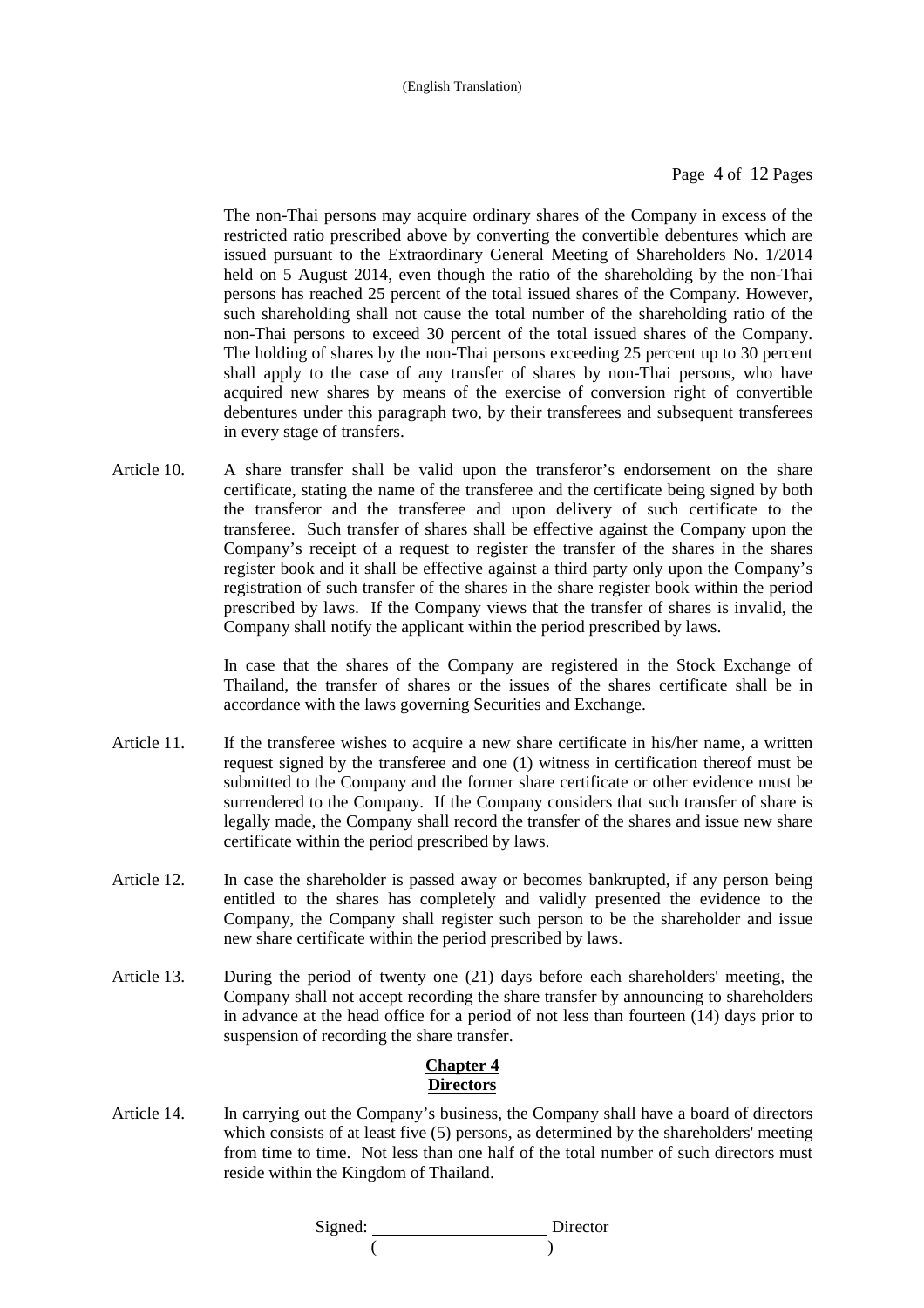- Article 15. The director must be individual and has the following qualifications:
	- (1) Having become sui juris;
	- (2) Not being a bankrupt, incompetent or quasi-incompetent;
	- (3) Having never been imprisoned by the final judgment of the court for an offence related to property committed with dishonest intent;
	- (4) Having never been dismissed or removed from the position in a governmental authority or organization or state unit on a charge of performance of duty in bad faith.
- Article 16. The directors shall be elected by the shareholders' meeting in accordance with the criteria and procedures as follows:
	- (1) Each shareholder shall have one vote for one share (held by such shareholder) multiplied by the number of the nominated directors;
	- (2) Each shareholder may exercise all the votes he or she has under (1) to elect one or several persons as director or directors, and in case where the several directors are elected, the shareholder can divide his or her votes to any particular person or persons; and
	- (3) Persons who receive the highest votes arranged in order from higher to lower in a number equal to that of the number of directors to be appointed are elected to be the directors of the Company. In the event of a tie at a lower place, which would make the number of directors greater than that required, it should be elected by a draw in order to get the number of directors who should be elected.
- Article 17. At every annual general meeting of shareholders, all directors shall resign from the board of directors of the company and the new board of directors shall be elected at the same time, but the former board of directors may perform their duties as necessary until the new board of directors may take over their roles.

A vacating director may be eligible for re-election.

- Article 18. Apart from vacating at the end of his/her office term, the director shall vacate office upon.
	- (1) death;
	- (2) resignation;
	- (3) lack of qualifications or subject to prohibited characteristics imposed by laws;
	- (4) Being removed by the shareholders' meeting passing a resolution to resign with a vote not less than three-fourths  $(3/4)$  of the total votes of shareholders who attend the meeting and are entitled to vote and must also have total

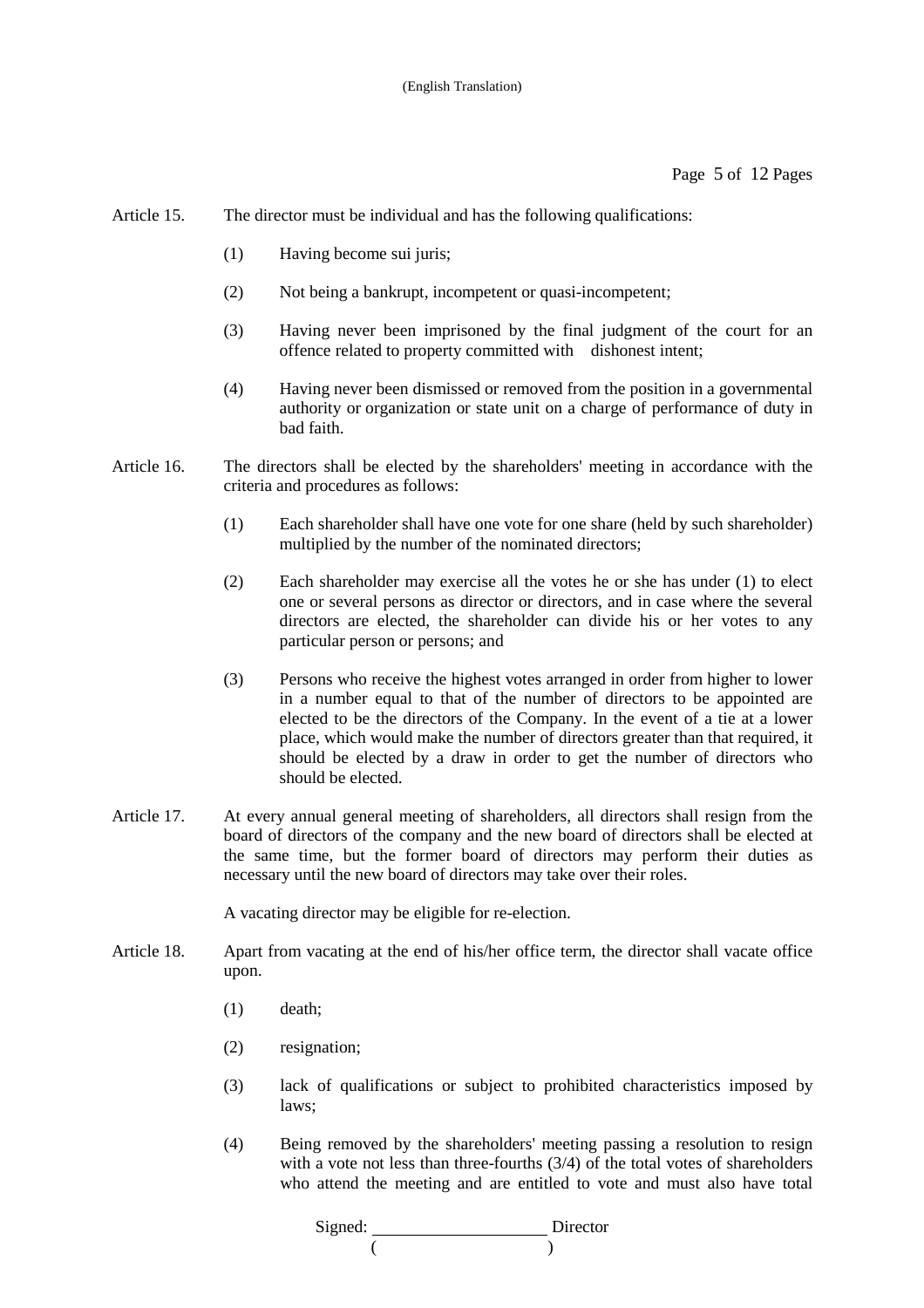Page 6 of 12 Pages

shares not less than one-half of the total number of shares held by shareholders who attend the meeting and are entitled to vote.

- (5) Being dismissed by the court's order.
- Article 19. Any director wishing to resign from the director position shall submit a resignation letter to the Company. The resignation shall take effect from the date on which the resignation letter reaches the Company.
- Article 20. In the event that a position of director becomes vacant for any reason other than a retirement by rotation, the board of directors shall appoint a qualified person, not subject to prohibited characteristics under the laws to be a substitute director at the next board of directors' meeting, except if such office term remaining is less than two (2) months. The substitute director shall hold office only for the remainder of the term of office of the director whom he/she replaces.

The resolution of the board of directors pursuant to the first paragraph must be approved by the votes of not less than three-fourths (3/4) of the number of the remaining directors.

- Article 21. In the event that the vacancies in the board of directors resulting in the number of directors being less than the number required for a quorum, the remaining directors shall perform and act in the name of the board of directors only in matters relating to the calling of the shareholders' meeting to elect directors to replace all the vacancies. The meeting must be held within one (1) month from the date on which the number of directors are less than the number required for a quorum. The substitute director shall hold office only for the remaining term of the director whom he/she replaces.
- Article 22. A director shall have the right to receive remuneration from the Company in the form of meeting allowance, gratuity, reward, allowance and welfare or any other beneficial rights as determined by the shareholders' meeting.

 The provisions in the first paragraph shall not affect the right of the director appointed from the officers or employees of the Company to receive remuneration and benefit in his/her capacity as an officer or employee of the Company.

#### **Chapter 5 Board of Directors**

- Article 23. The board of directors has the power and duty to operate the Company as follows:
	- (1) To perform in accordance with the laws, objectives, Articles of Association and resolution of the shareholders' meeting.
	- (2) To determine the interim dividend payment to shareholders.
	- (3) To determine gratuity, reward or any beneficial rights to staff or employee of the Company or any person who work for the Company regardless of whether permanent or temporary.
	- (4) To appoint and remove the employee of the Company

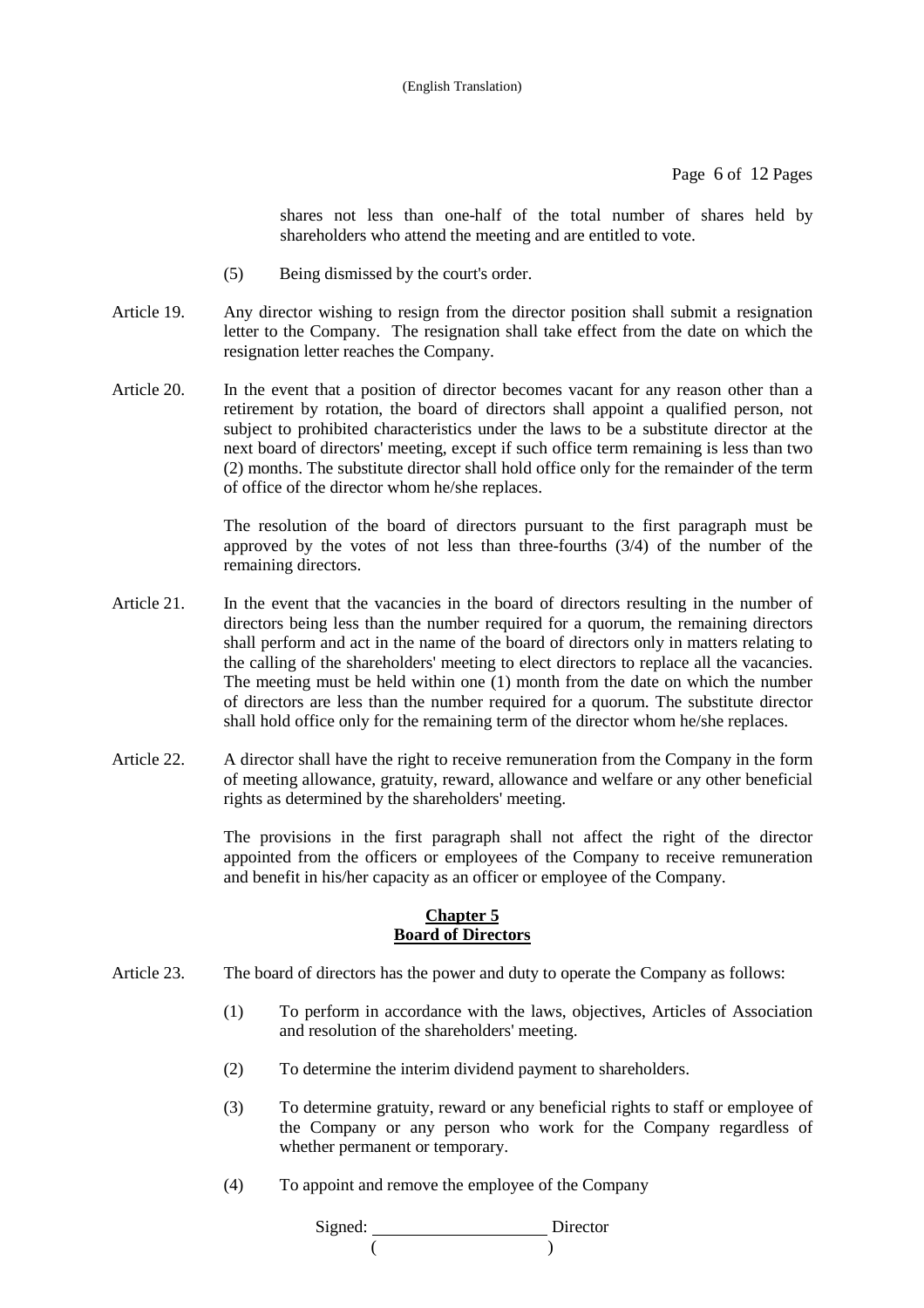Page 7 of 12 Pages

In performing their duty, the board of directors may authorize one or more directors or any persons to perform any tasks on behalf of the board of directors.

Article 24. The board of directors shall elect one of the directors to be the chairman of the board.

In case the board of directors deems appropriate, the board of directors may elect one or several directors to be vice-chairman. The vice-chairman shall have duties in according with the Articles of Association as assigned by the chairman of the board.

Article 25. The board of directors shall hold the meeting at least once in every three (3) months.

At a meeting of the board of directors, at least one-half  $(1/2)$  of the total number of directors present shall constitute a quorum. In case the chairman of the board is not present at the meeting or cannot perform his or her duty, and if there is a vicechairman, the vice-chairman shall be the chairman of the meeting. If there is no vicechairman or if there is a vice-chairman but he or she cannot perform his or her duty, the directors present at the meeting shall elect one of the directors to be the chairman of the meeting.

Decisions of the board of directors' meeting shall be made by majority votes.

Each director is entitled to one (1) vote, but a director who has interests in any matter shall not be entitled to vote on such matter. In the event of a tie vote, the chairman of the meeting shall have a casting vote.

Article 26. In calling a meeting of the board of directors, the chairman of the board of directors or the person assigned by the chairman of the board shall submit written notice calling for such meeting to the directors not less than seven (7) days prior to the date of the meeting. In case that it is necessary or urgent to preserve the rights or benefits of the Company, the meeting may be called by other methods and an earlier meeting date may be chosen.

> In case two directors or more request to call for the meeting, the chairman of the board shall fix the date of the meeting within fourteen (14) days from the date of such request.

Article 27. Except as specified in Article 4, two directors may jointly sign and affix the seal of the Company in documents, instruments or any documents to bind the Company.

> The board of directors has the power to consider determining and amending the name of directors who has the power to sign and affix the seal to bind the Company.

#### **Chapter 6 Shareholders' Meeting**

Article 28. The board of directors shall call for the annual general meeting of shareholders within four (4) months from the last day of the fiscal year of the Company.

> Shareholders' meetings other than the one referred to in the first paragraph shall be called extraordinary general meetings. The board of directors may call for the extraordinary general meeting of shareholders at any time as deemed appropriate

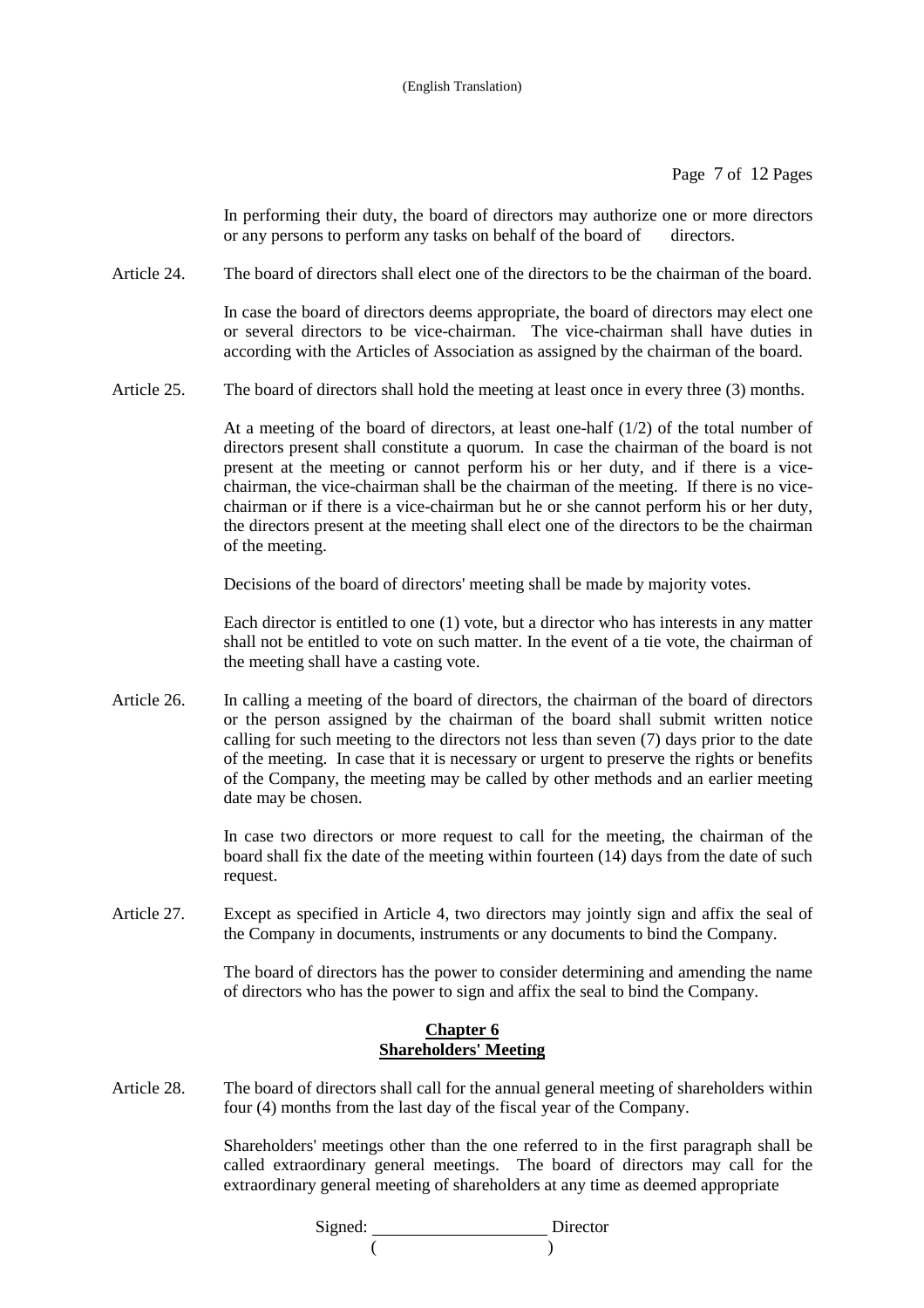Article 29. The annual general meeting shall transact the following agenda:

- (1) To acknowledge the report of the board of directors for the activities of the Company for the previous year
- (2) To consider and approve the balance sheet and profit and loss account
- (3) To consider and approve the allocation of profit
- (4) To consider the appointment of directors
- (5) To consider the appointment of auditor and fixing his/her remuneration
- (6) To consider other matters (if any)
- Article 30. One shareholder or more holding shares amounting to not less than ten percent of the total number of shares sold may submit their names and request the board of directors in writing to call an extraordinary general meeting at any time, provided that, the matters and the reasons of request for calling for such meeting shall be clearly stated in the said written request. In such event, the board of director shall proceed to call a shareholders meeting to be held within a period of forty five days from the date of the receipt of such request from the said shareholders.

If the board of directors does not summons the meeting within the period specified in the first paragraph, the requisitionist, or any other shareholders amounting to the required number, may themselves summon the meeting within forty five days from the expiration of the period specified in the first paragraph. In this case, the shareholders' meeting is deemed being summoned by the board of directors whereby the Company shall bear necessary expense arising out of holding the meeting and facilitate the meeting as appropriate.

In the event that, in any shareholders' meeting held by the requisition of the shareholders pursuant to second paragraph, a quorum is not constituted as prescribed in Article 33, the shareholders in the second paragraph, shall jointly be liable to the Company for expense incurred from holding the meeting.

Article 31. In calling a shareholders' meeting, the board of directors shall prepare a written notice specifying the place, date, time, agenda of the meeting and the matters to be proposed to the meeting in appropriate detail by clearly indicating whether it is a matter proposed for acknowledgement or for approval or for consideration, as the case may be, including the opinion of the board of directors on the said matters, and the said notice shall be distributed to the shareholders and the registrar not less than seven (7) days prior to the date of the meeting. The notice shall be published in the newspaper for not less than three (3) consecutive days and not less than three (3) days prior to the date of the meeting.

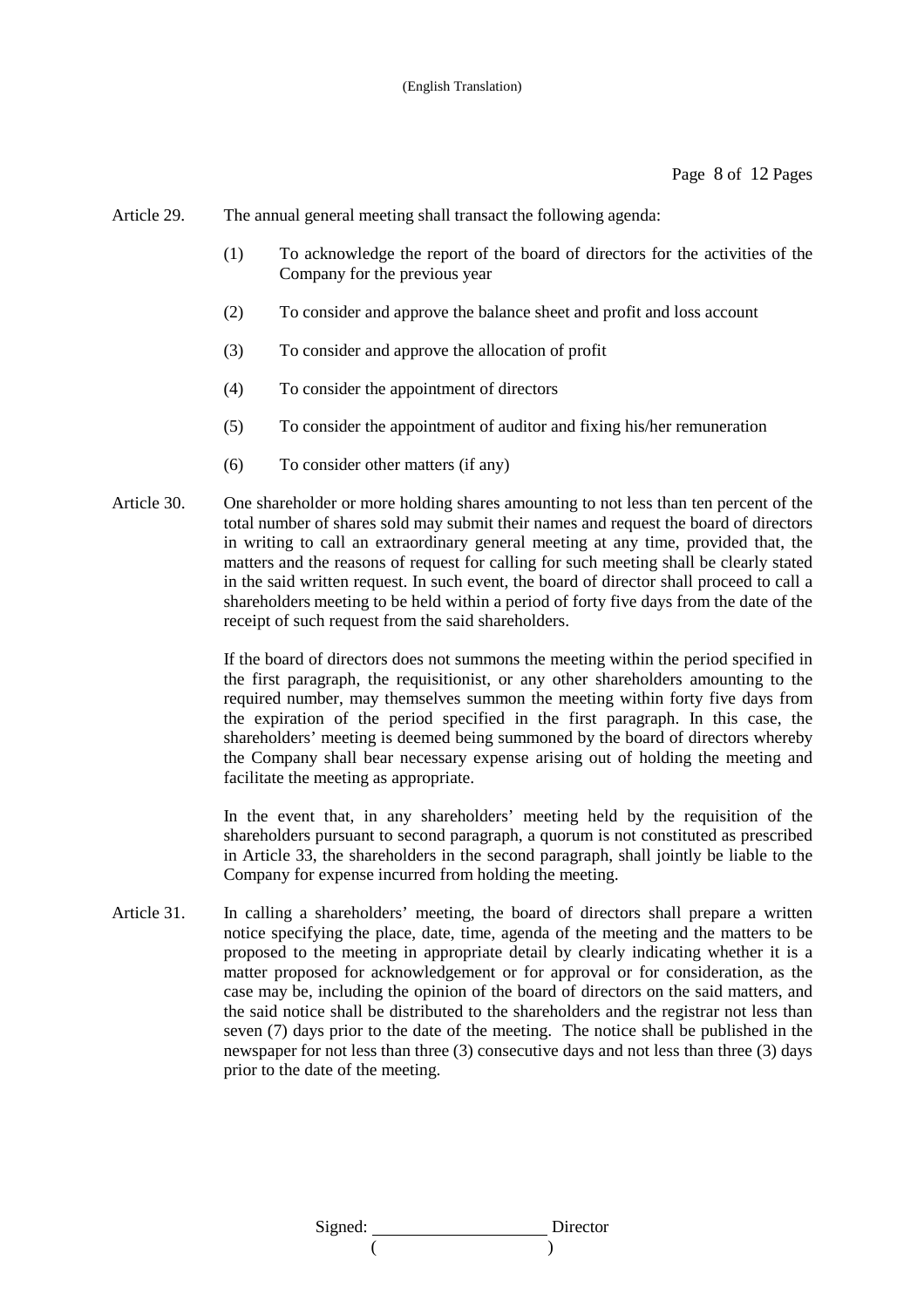- Article 32. Each shareholder has the right to attend the meeting and vote in every shareholders' meeting, but may appoint any person, who becomes sui juris, to be his or her proxy to attend the meeting and vote on behalf of him or her. Proxy must be made in writing in a form specified by the registrar and signed by the grantor and the grantee and submitted to the chairman of the board or any person assigned by the chairman of the board at a place of meeting before the grantee attend the meeting.
- Article 33. At a shareholders' meeting there shall be not less than twenty five (25) shareholders and proxies (if any) attending the meeting and such shareholders shall hold shares amounting to not less than one-third (1/3) of the total number of shares sold of the Company, whereby a quorum would then be constituted unless otherwise stipulated by laws.

At any shareholders' meeting, if one (1) hour has passed from the time specified for the meeting and the number of shareholders attending the meeting is still inadequate for a quorum as prescribed in the first paragraph, and if such shareholders' meeting was called as a result of a request of the shareholders, such meeting shall be cancelled. If such meeting was not called as a result of a request of the shareholders, a new meeting shall be called for and the notice calling for such meeting shall be dispatched to shareholders not less than seven (7) days prior to the date of the meeting. In the subsequent meeting, a quorum is not required.

- Article 34. The chairman of the board shall be the chairman of shareholders' meeting. If the chairman of the board is not present at a meeting or cannot perform his/her duty, and if there is a vice-chairman, the vice-chairman present at the meeting shall be chairman of the meeting. If there is no vice-chairman or there is a vice-chairman but he cannot perform his duty, the shareholders present at the meeting shall elect one shareholder to be the chairman of the meeting.
- Article 35. The chairman of the shareholders' meeting has the duty to control the meeting to be in accordance with the laws and Articles of Association with respect to shareholders' meeting. The meeting shall be conducted in order with respect to the agenda specified in the notice of the meeting accordingly, except that the meeting resolved to change the order of agenda with not less than two-thirds (2/3) of the votes of shareholders attending the meeting.
- Article 36. Except otherwise as specified in these Articles of Association or by laws, a final decision or resolution of the shareholders meeting shall require a majority of votes of the shareholders attending the meeting and cast their votes. In case of voting, one share shall equal to one vote. In case of a tie vote, the chairman of the meeting shall have a casting vote.

 Any shareholder has special interest in any matter in which the meeting will resolve, such shareholder shall not have the right to vote in such matter, except for the vote in terms of the appointment of directors.

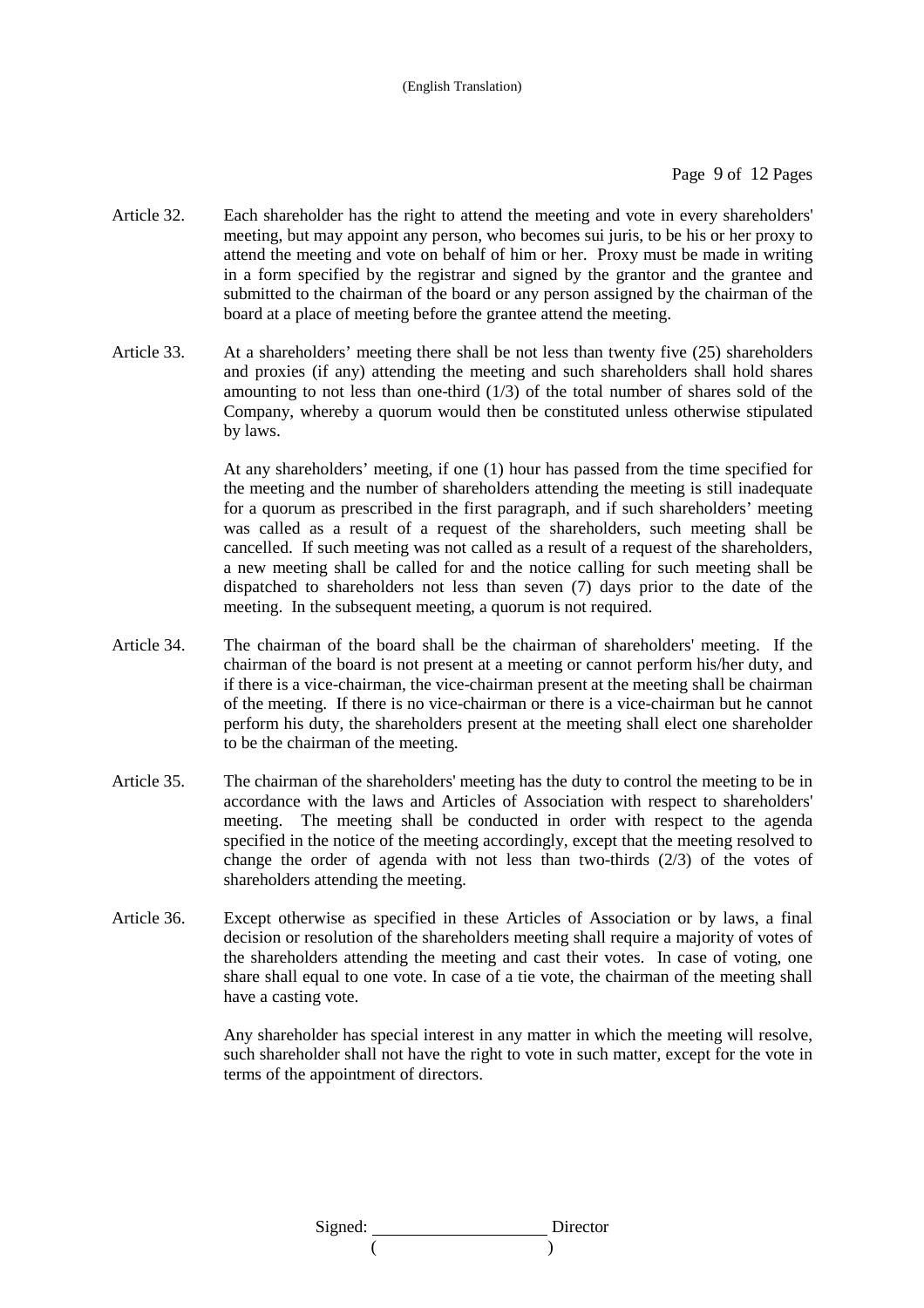Page 10 of 12 Pages

### **Chapter 7 Accounting, Financial and Auditing**

- Article 37. Fiscal year of the Company shall commence on the  $1<sup>st</sup>$  day of January and end on the  $31<sup>st</sup>$  day of December of every year.
- Article 38. The Company shall prepare and maintain accounts and auditing of accounts as required by the relevant laws.
- Article 39. The Company shall prepare the balance sheets and profit and loss account and have these audited by the auditor at least once in each twelve (12) month period ended  $31<sup>st</sup>$ day of December.

 The board of directors shall prepare the balance sheet and profit and loss account for the fiscal year ended  $31<sup>st</sup>$  day of December for submission to the shareholders for consideration and approval at the annual general meeting in the following year.

- Article 40. The board of directors shall deliver the following documents to the shareholders together with the notice calling for an annual general meeting of shareholders:
	- (1) copies of the audited balance sheets and profit and loss account together with the auditor's report; and
	- (2) annual report of the board of directors and supporting documents thereto.
- Article 41. The Company shall appropriate to a reserve fund not less than five percent (5%) of the net annual profits less the brought forward incurred loss (if any) until the reserve fund reaches an amount of not less than ten percent (10%) of the registered capital.

 The board of directors may allocate the remaining profits as other reserves as it deems appropriate with the approval of the shareholders' meeting.

The board of directors may from time to time pay to the shareholders such interim dividends as appear to the board of directors to be justified by the profits of the Company, and shall report to the shareholders on the payment of interim dividends at the next meeting of shareholders.

The dividend payment shall be made within the period prescribed by laws from the date of the resolution of the shareholders meeting or the board of directors' meeting, as the case may be, provided however that the Company shall notify in writing to its shareholders and shall also place an advertisement of such dividend payment in a newspaper.

- Article 42. In case the Company has not distributed the shares in the proportion of its registered capital or the Company has registered its increase of capital, the Company shall pay dividend wholly or partially by issuing new ordinary shares to shareholders with approval of the shareholders meeting.
- Article 43. The auditor shall not be the Company's director, officer, employee or person who holding any position or having any duty in the Company.